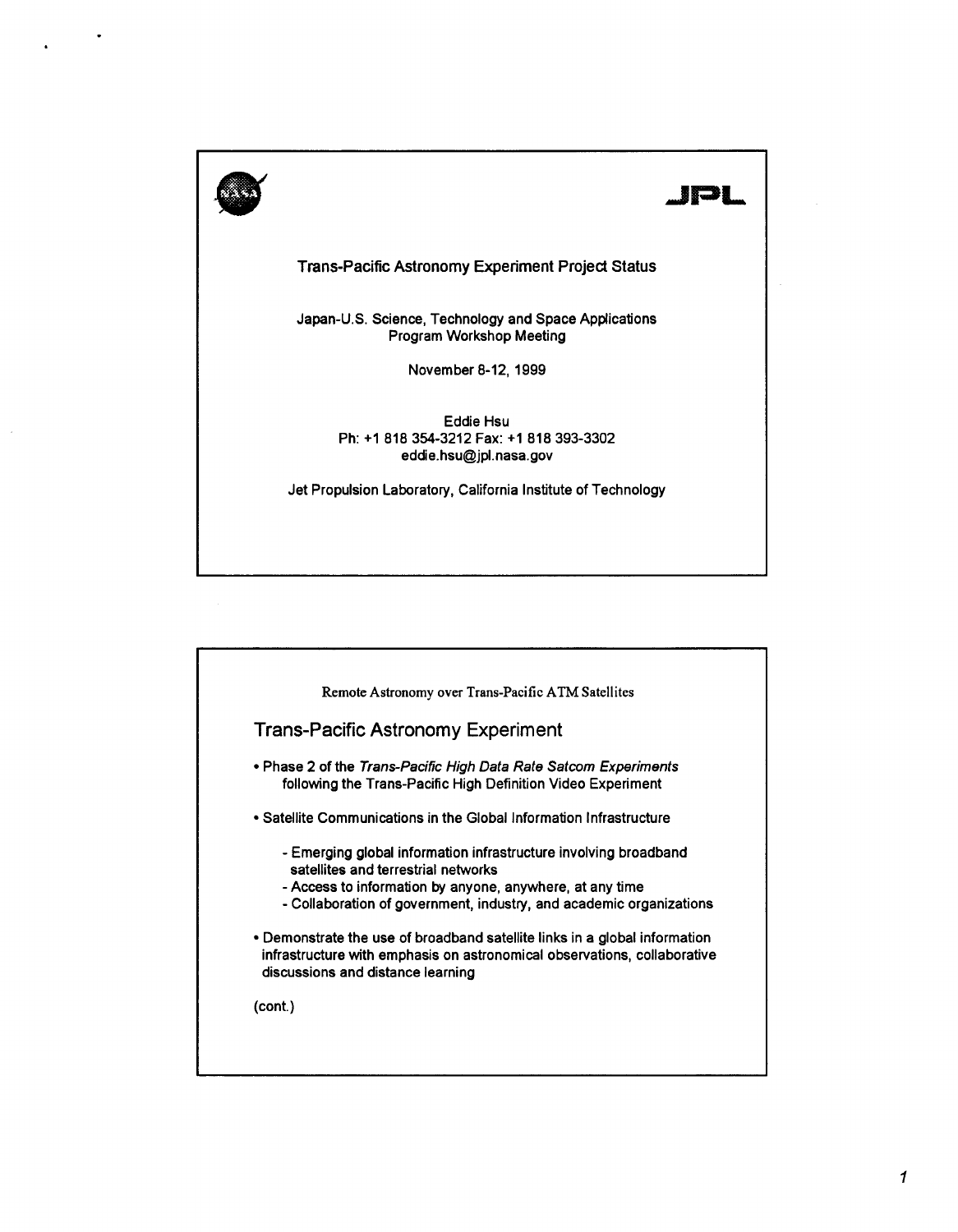| Remote Astronomy over Trans-Pacific ATM Satellites                                                                                                                             |
|--------------------------------------------------------------------------------------------------------------------------------------------------------------------------------|
| • Interactive control of Mt. Wilson Observatory's 24" telescope                                                                                                                |
| • Distribution of Mt. Wilson Images through the use of distributed<br>file access technology – people, organizations, and equipment are<br>becoming more distributed in nature |
| - Replication sites in Japan and the U.S.                                                                                                                                      |
| - Images from telescopes are stored in a distributed file system                                                                                                               |
| - Permits post-processing of images by other participants                                                                                                                      |
| - Storage of Hubble Space Telescope archival images                                                                                                                            |
| . Environment for collaborative discussions and learning                                                                                                                       |
| - A form of academic exchange between Japan and U.S.<br>students                                                                                                               |
| (cont.)                                                                                                                                                                        |

| Remote Astronomy over Trans-Pacific ATM Satellites                                               |
|--------------------------------------------------------------------------------------------------|
| • Internet Protocol (IP)-centric applications                                                    |
| - IP-based applications are readily available to the general<br>public                           |
| - Involvement of schools and network researchers                                                 |
| - Migration of research results to user applications                                             |
| • An opportunity to study issues of scale and interoperability<br>- IPv4 over ATM                |
| - IP Multicast (voice, video, and application data)                                              |
| - Distributed file access                                                                        |
| • Application to other projects<br>- e.g., NASA Solar System Internet/Mars Infrastructure effort |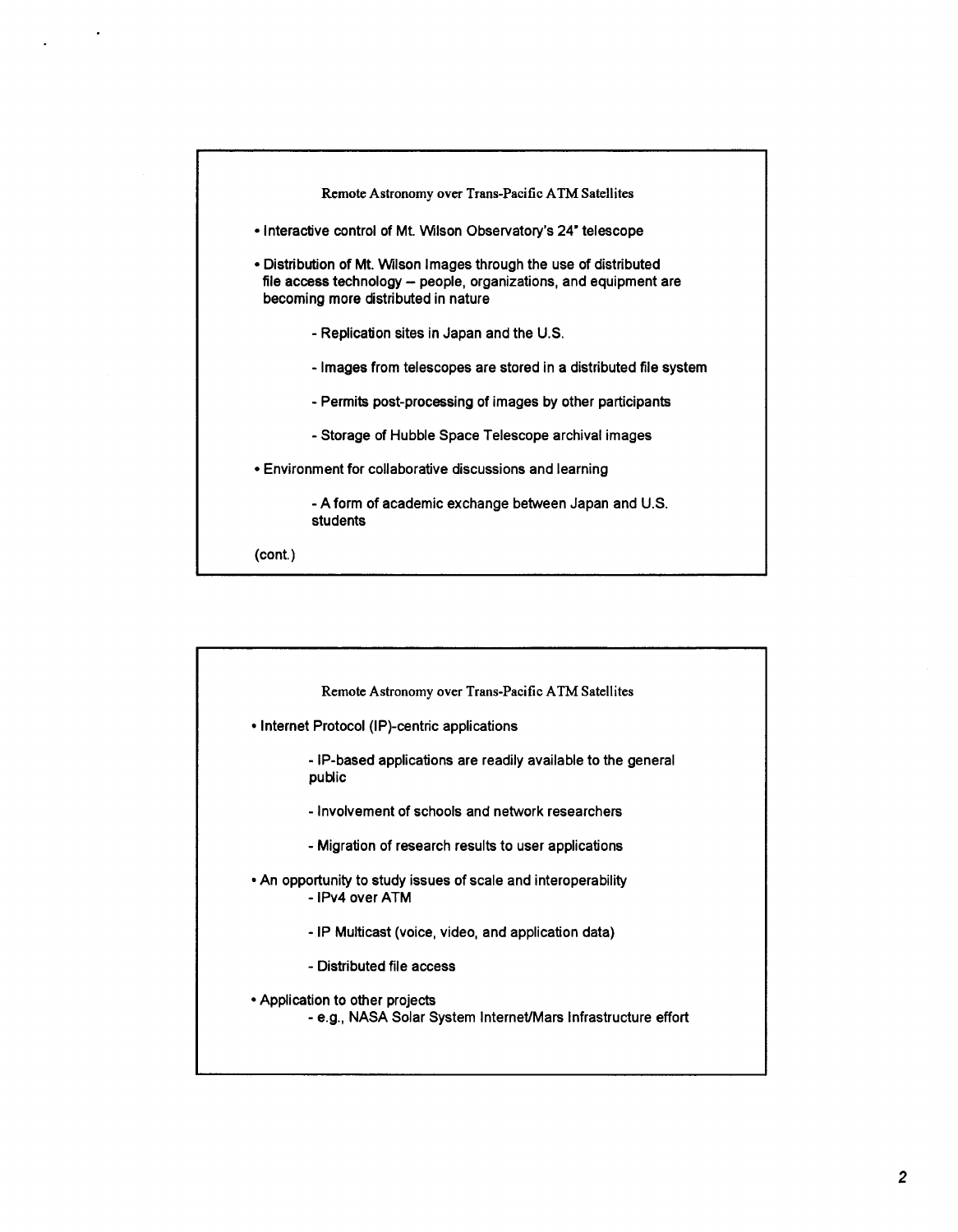| <b>Issues to be examined:</b><br>• Effects of long propagation delay on information transfer and the use<br>of storage as a part of the network infrastructure<br>• Obtain data for comparison between satcom and undersea links<br>• Introduction of distributed systems and multicast technologies as a<br>part of the ultra wide area network infrastructure<br>. Local preprocessing important on the interplanetary scale<br>• Determine value of data before returning to maximize value<br>• Obtain performance data and compare with software-based models<br>for solar system internet applications | Remote Astronomy over Trans-Pacific ATM Satellites                    |
|--------------------------------------------------------------------------------------------------------------------------------------------------------------------------------------------------------------------------------------------------------------------------------------------------------------------------------------------------------------------------------------------------------------------------------------------------------------------------------------------------------------------------------------------------------------------------------------------------------------|-----------------------------------------------------------------------|
|                                                                                                                                                                                                                                                                                                                                                                                                                                                                                                                                                                                                              |                                                                       |
|                                                                                                                                                                                                                                                                                                                                                                                                                                                                                                                                                                                                              |                                                                       |
|                                                                                                                                                                                                                                                                                                                                                                                                                                                                                                                                                                                                              |                                                                       |
|                                                                                                                                                                                                                                                                                                                                                                                                                                                                                                                                                                                                              |                                                                       |
|                                                                                                                                                                                                                                                                                                                                                                                                                                                                                                                                                                                                              |                                                                       |
| technology for space exploration                                                                                                                                                                                                                                                                                                                                                                                                                                                                                                                                                                             | • Possible foundation for integrating intelligent sensors and systems |
|                                                                                                                                                                                                                                                                                                                                                                                                                                                                                                                                                                                                              |                                                                       |

| Remote Astronomy over Trans-Pacific ATM Satellites          |  |
|-------------------------------------------------------------|--|
| Participation:                                              |  |
| Asia Pacific Advanced Network (APAN)                        |  |
| <b>BCNet</b>                                                |  |
| Comsat                                                      |  |
| <b>Communications Research Laboratory</b>                   |  |
| George Washington University                                |  |
| Intelsat                                                    |  |
| Japan Ministry of Posts and Telecommunications              |  |
| Kokusai Denshin Denwa Co., Ltd.                             |  |
| Metronet                                                    |  |
| Misato Observatory                                          |  |
| National Library of Medicine/National Institute of Health   |  |
| Mt. Wilson Institute, in association with                   |  |
| Crossroads (CA), T. Jefferson (VA) High Schools             |  |
| Soka High School (Japan)                                    |  |
| NASA GSFC, JPL, NREN                                        |  |
| Nippon Telegraph and Telephone<br><b>Sapporo University</b> |  |
| Teleglobe                                                   |  |
| University of Maryland                                      |  |
|                                                             |  |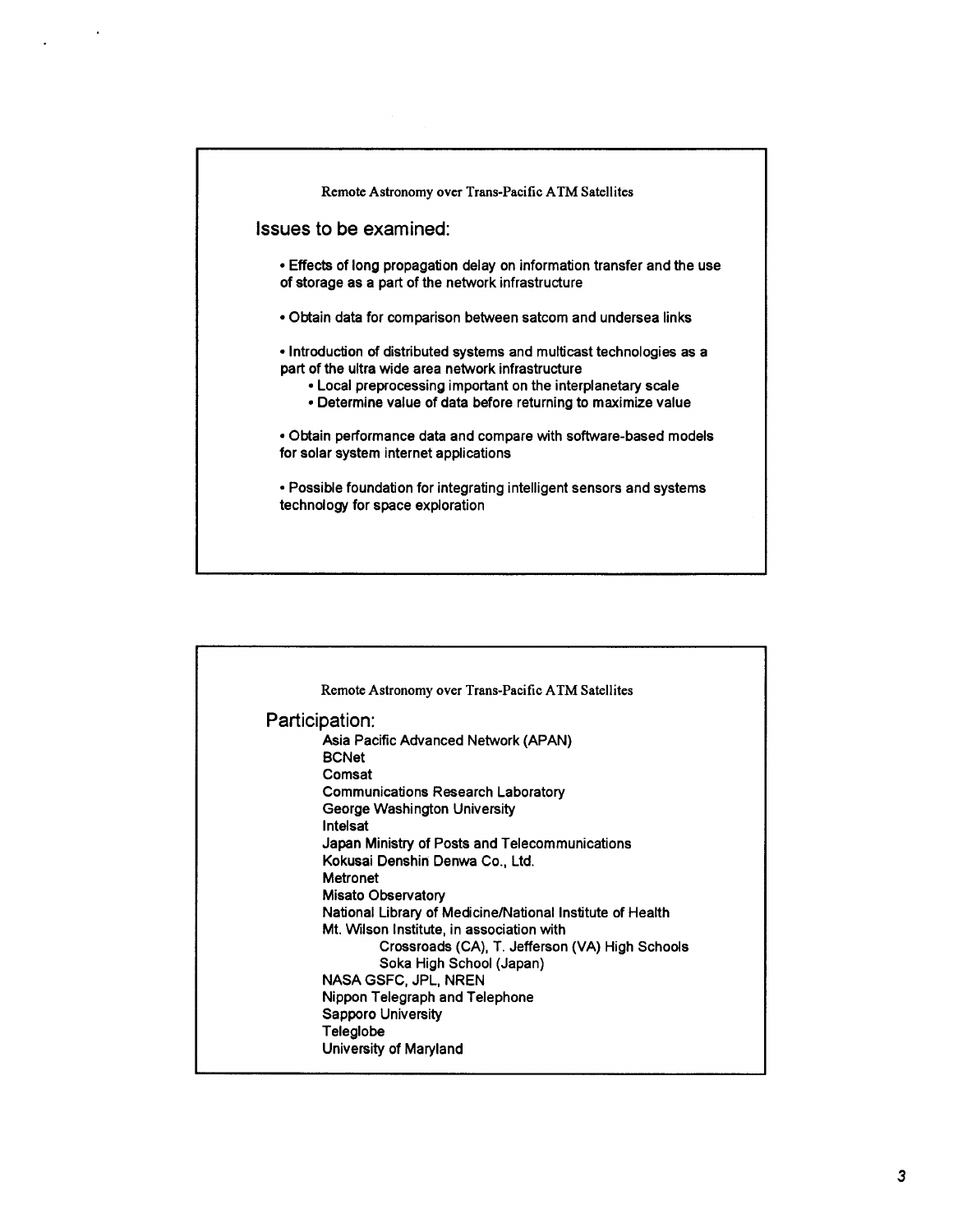

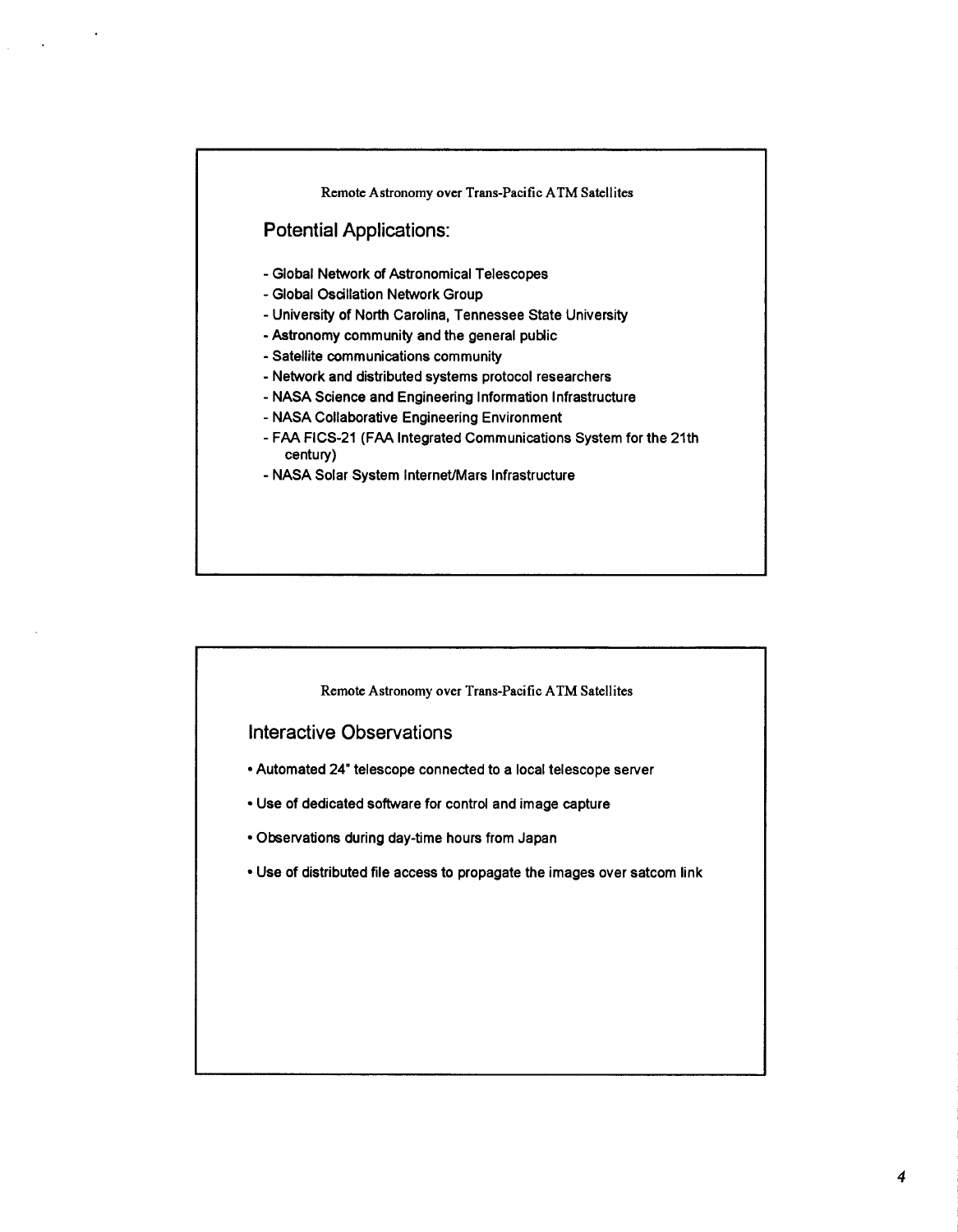

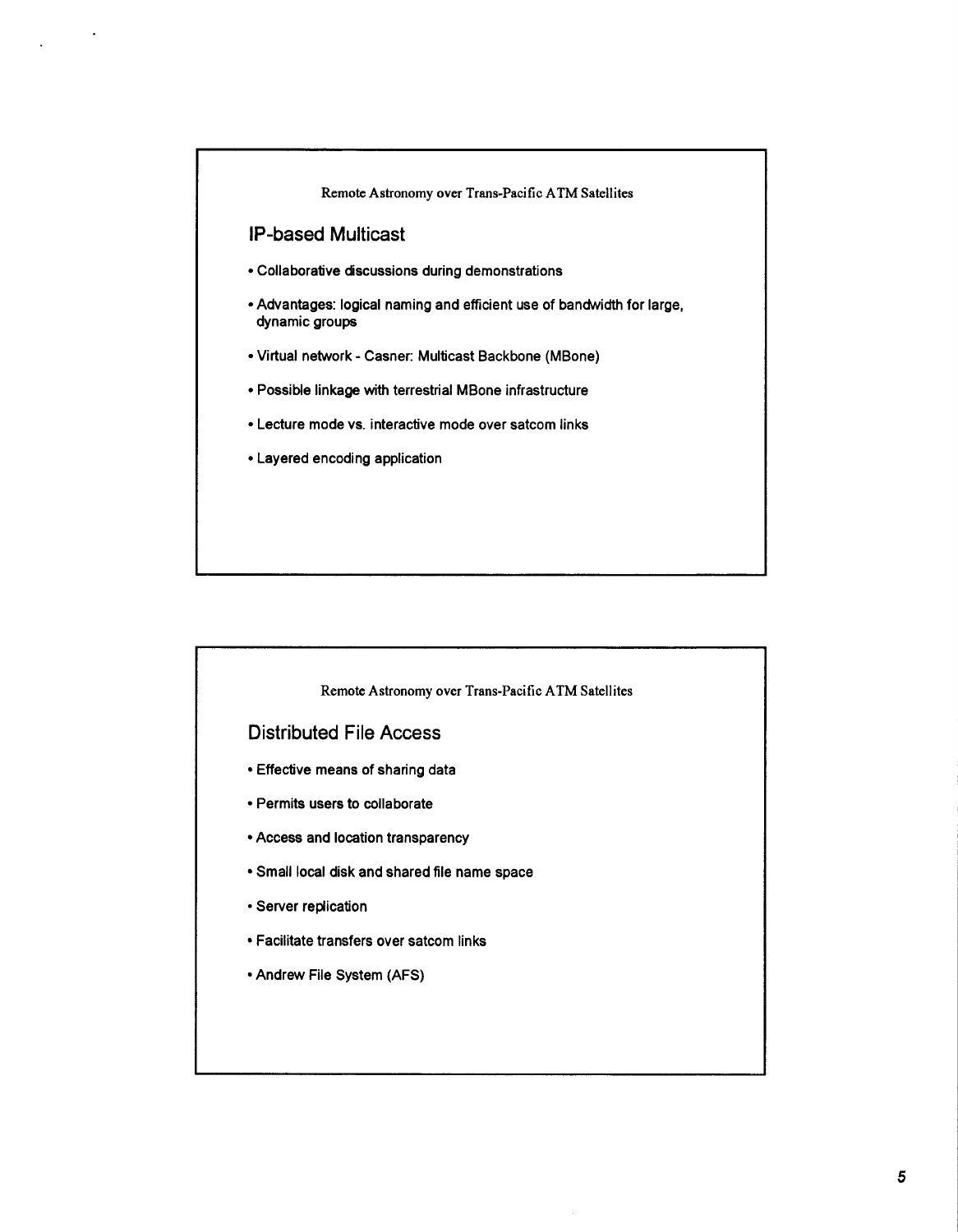

|               | Remote Astronomy over Trans-Pacific ATM Satellites   |
|---------------|------------------------------------------------------|
| <b>Status</b> |                                                      |
|               | • NASA Research and Education Network:               |
|               | • JPL-to-NASA ARC and GSFC established               |
|               | • PVC assigned: (0,55), (0,56)                       |
|               | • NTTCP ATM level verification between JPL and GSFC  |
|               | • Mt. Wilson Telescope                               |
|               | • Via PacBell Internet                               |
|               | • Internet version of software on 14" test telescope |
|               | • Migration to 24" telescope                         |
|               | • Laboratory testbed at JPL                          |
|               | • Mbone applications and measurement tools (mtrace)  |
|               | • AFS server and clients                             |
|               | • Trans-Pacific Experiment cell created              |
|               | • Cell name: TPae.jpl.nasa.gov                       |
|               | • Server name: afstpa01.jpl.nasa.gov                 |
|               | • IP address: 137.79.116.64                          |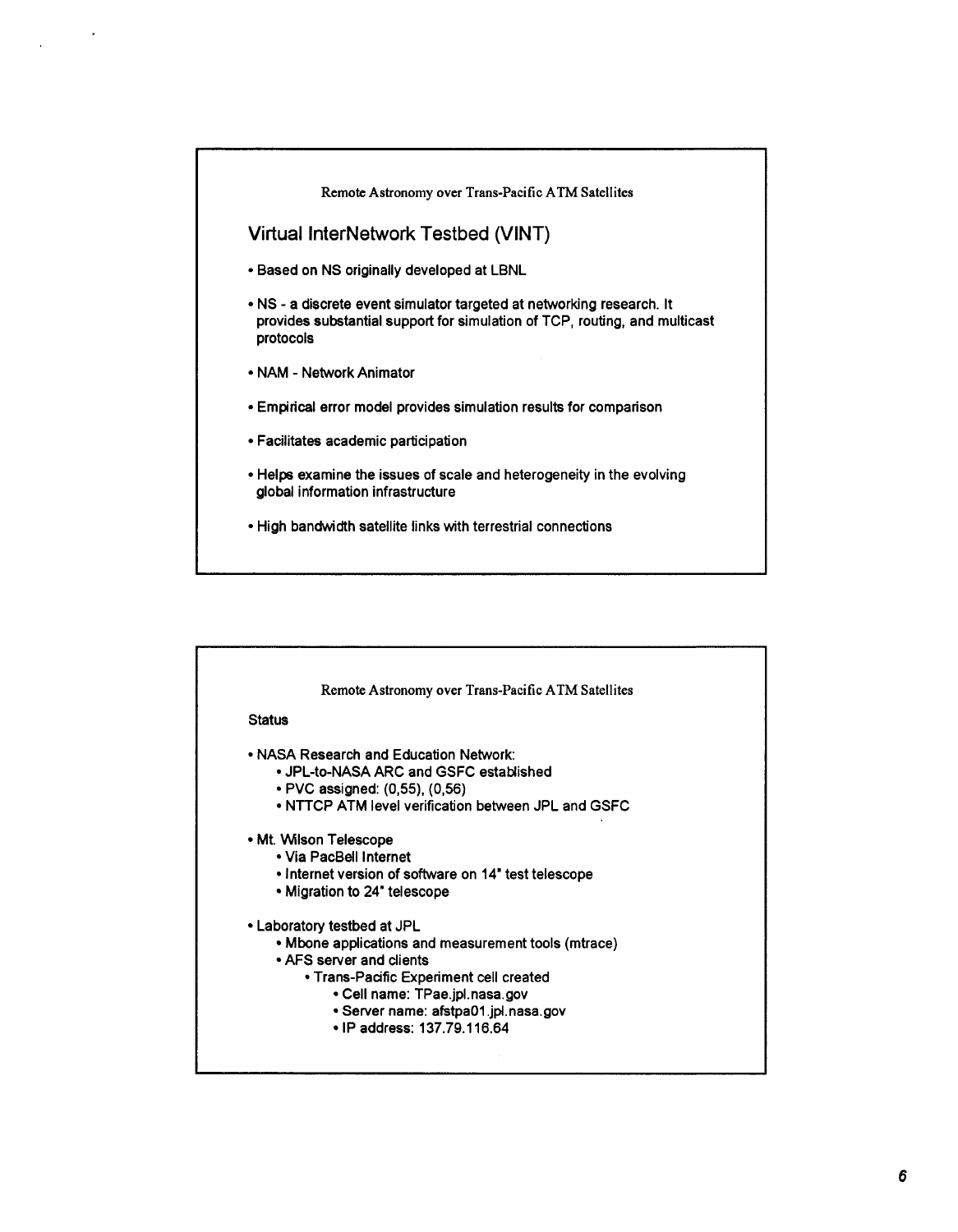

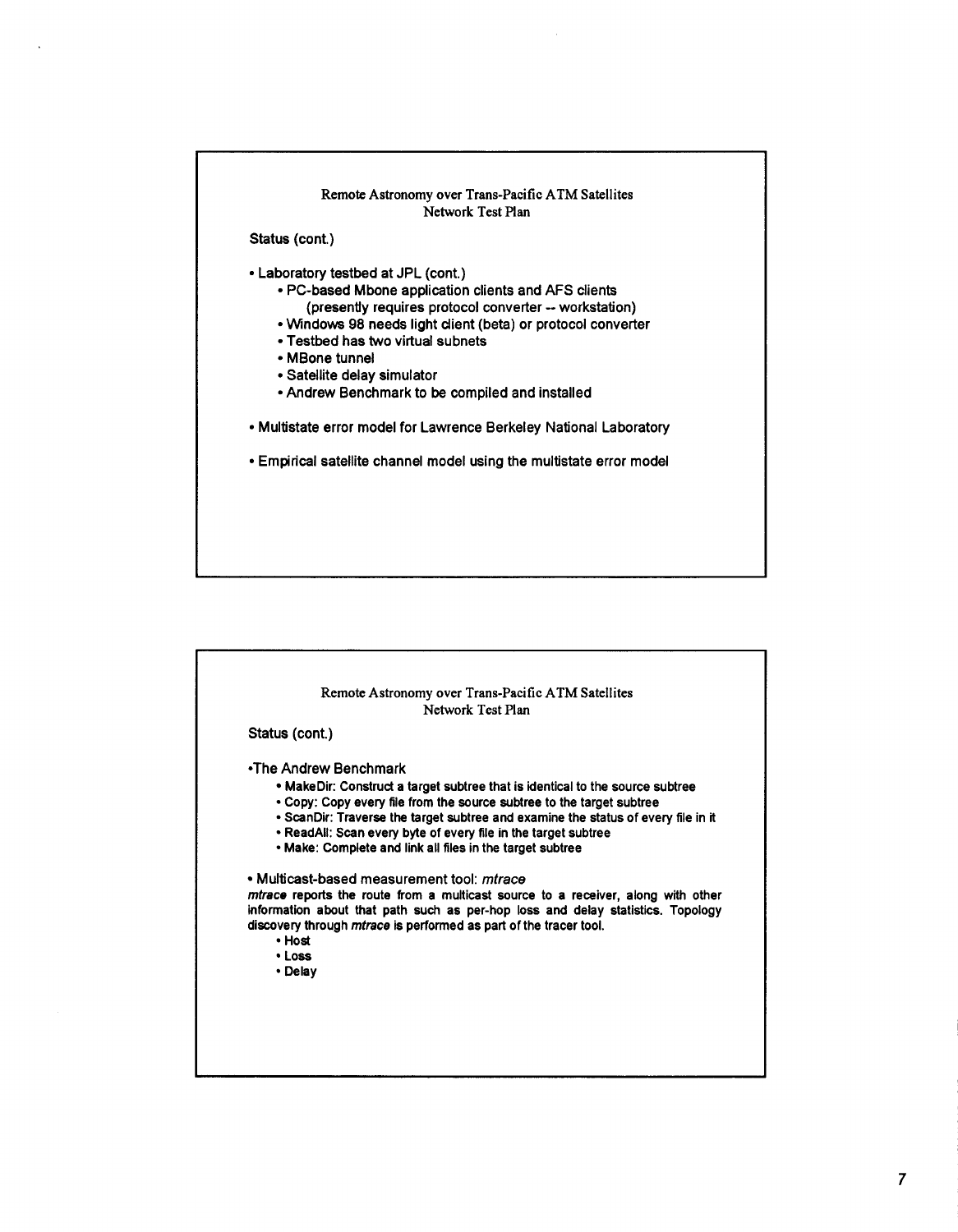

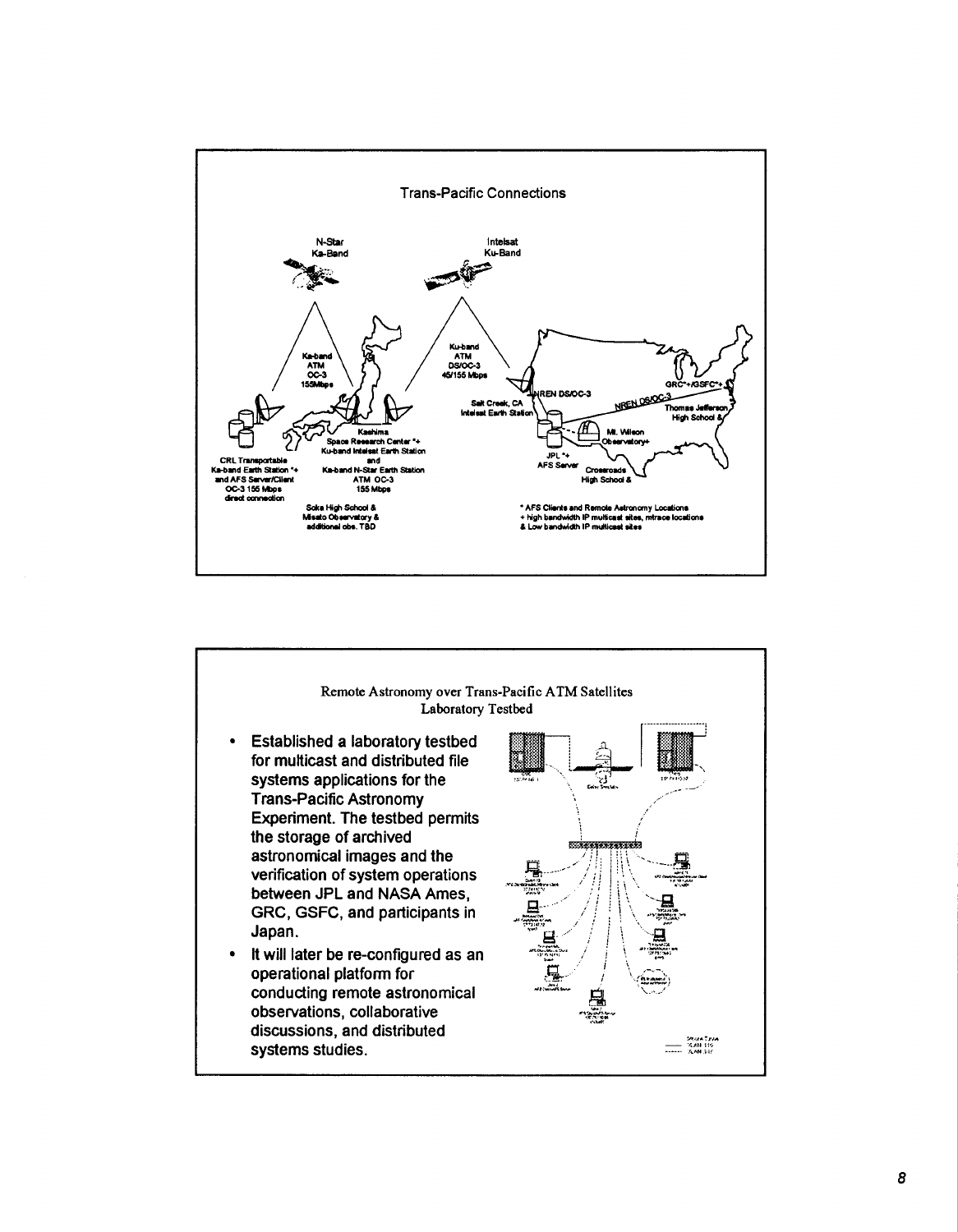|                                                                                        |                                                                                                                                                                                                                                                                                                           | Remote Astronomy over Trans-Pacific ATM Satellites<br>Local AFS Tests                                                                                                                                                            |
|----------------------------------------------------------------------------------------|-----------------------------------------------------------------------------------------------------------------------------------------------------------------------------------------------------------------------------------------------------------------------------------------------------------|----------------------------------------------------------------------------------------------------------------------------------------------------------------------------------------------------------------------------------|
|                                                                                        | - Laboratory-based Andrew Benchmark Test Results                                                                                                                                                                                                                                                          |                                                                                                                                                                                                                                  |
| TARLE <sub>1</sub><br><b>LOADING</b><br>(Average and standard deviation in<br>minutes) | ANDREW BENCHMARK OF TPAE SERVER<br>AS FUNCTIONS OF SATELLITE DELAY AND SERVER                                                                                                                                                                                                                             | - Verification of equipment and application<br>software in a laboratory environment<br>- Obtain a baseline for which to judge the<br>operational system's health                                                                 |
| 1 Clerk<br>No delay<br>14(0,1)<br>300 ms<br>7.1 (B.1)<br>600 m s<br><b>200.ms</b>      | 2 Clints<br>4 Clients<br><b>E.Cleats</b><br><b>8 Cleats</b><br>1.5(0.2)<br>$H \rightarrow 0.1$<br>1.5 (0.1)<br>1.5(0.1)<br>$7.2$ $(0.2)$ $7.2$ $(0.3)$<br>7.5 (0.6)<br>7.6 (R.G)<br> 12.0 (8.3)  12.2 (8.8)  12.3 (8.4)  12.4 (1.1)  12.6 (1.1)<br>18.2 (1.3) 18.8 (1.1) 19.4 (1.0) 19.5 (1.0) 19.7 (1.2) | - Provide a basis for architectural fine-tuning<br>- Shown the important of having replicated<br>sites in a distributed environment<br>- Verify the effects of satellite delay and error<br>on the AFS and multicast systems are |
| (Times in minutes:peopnds)<br>1 Clinat<br>No seley<br>300 m s<br>1699. m s<br>1899.ms  | <b>EClents</b><br><b>E</b> Chemia<br>2 Cleats<br>d Clents<br>124<br>1.30<br>1:24<br>1.30<br>7.06<br>7.12<br>$7 - 12$<br>7.30<br>$13 - 12$<br>13.18<br>13.24<br>13.30<br>13:50<br>19:24<br>19:42<br>18:16<br>18:48<br>19.30                                                                                | acceptable<br>- Reduce time spent during actual trans-<br>1.30<br>Pacific linkage via Intelsat<br>7:30<br>- Small variations in the number of clients.<br>significant variations from link delays                                |
| (Times in minutes)                                                                     |                                                                                                                                                                                                                                                                                                           |                                                                                                                                                                                                                                  |
| 1 Clint<br>No.delex<br>309.011<br>600 m s<br>900 ms                                    | <b>EChats</b><br><b>Clents</b><br>2 Cleats<br><b>8 Clients</b><br>1.49<br>1.50<br>1.50<br>1.48<br>7.10<br>7.20<br>7.59<br>7.20<br>13.60<br>12.00<br>13.29<br>13.30<br>13.49<br>12.80<br>12.20<br>19.49<br>19.50                                                                                           | 1.54<br>7.66<br>19.70                                                                                                                                                                                                            |

 $\bar{z}$ 

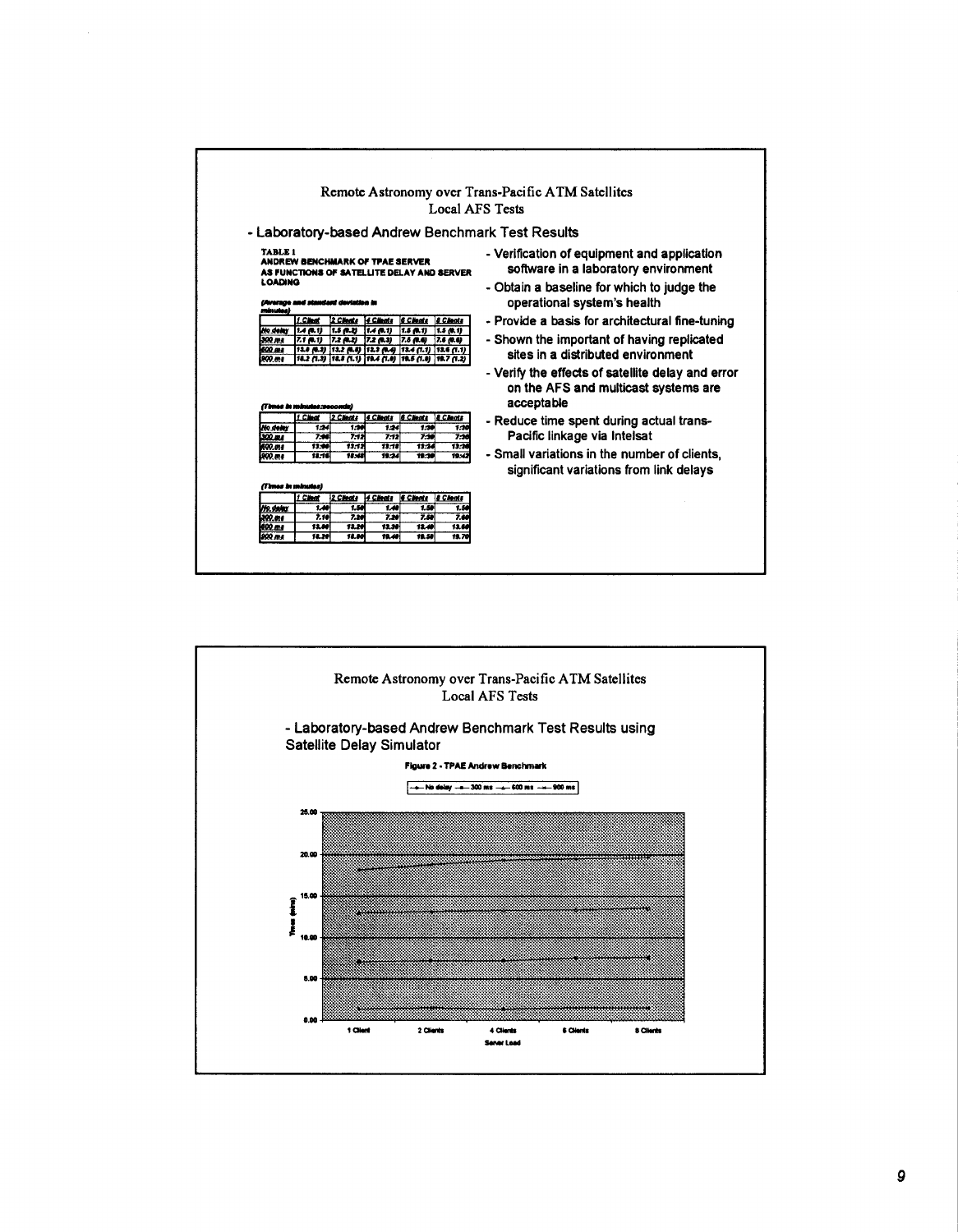

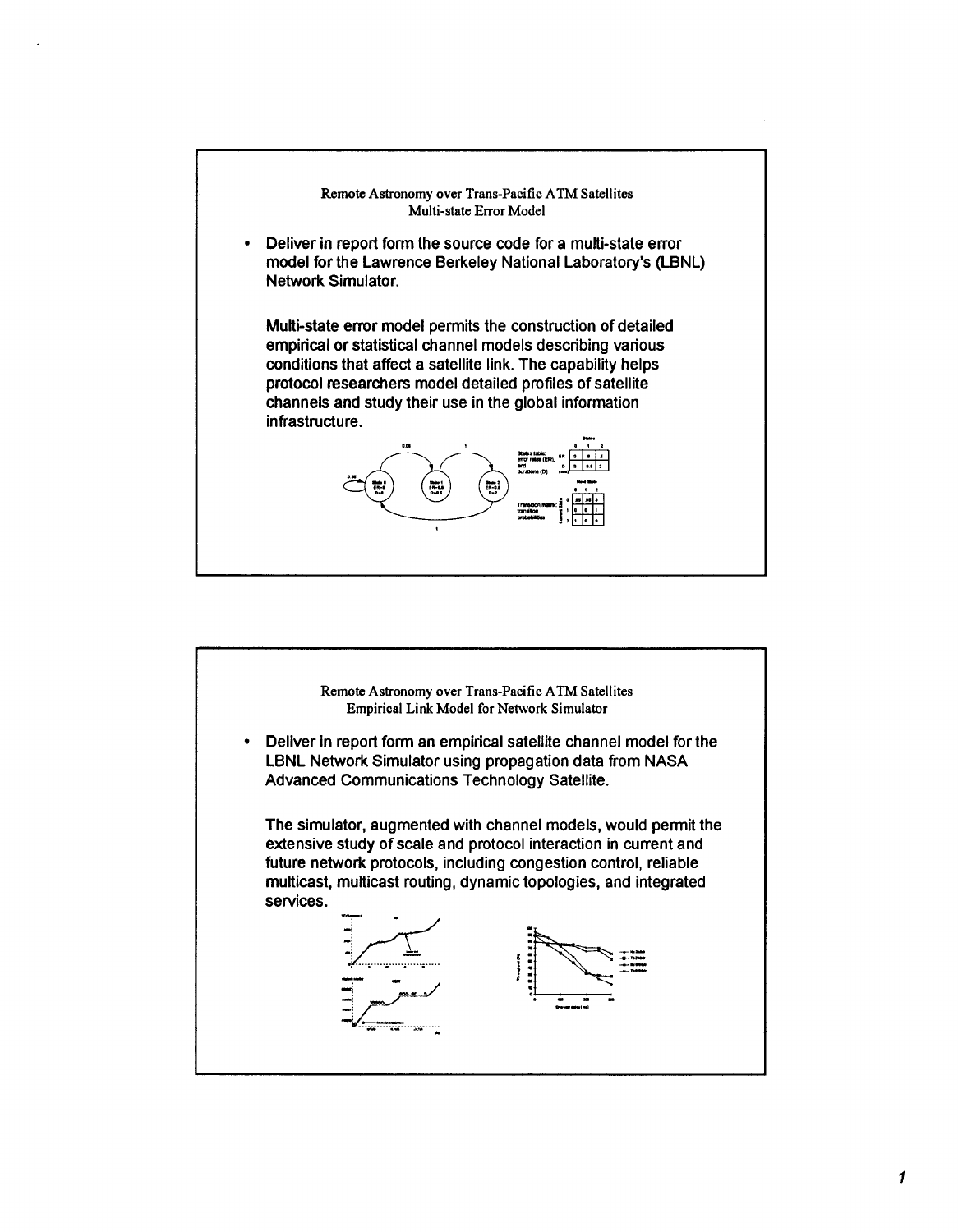